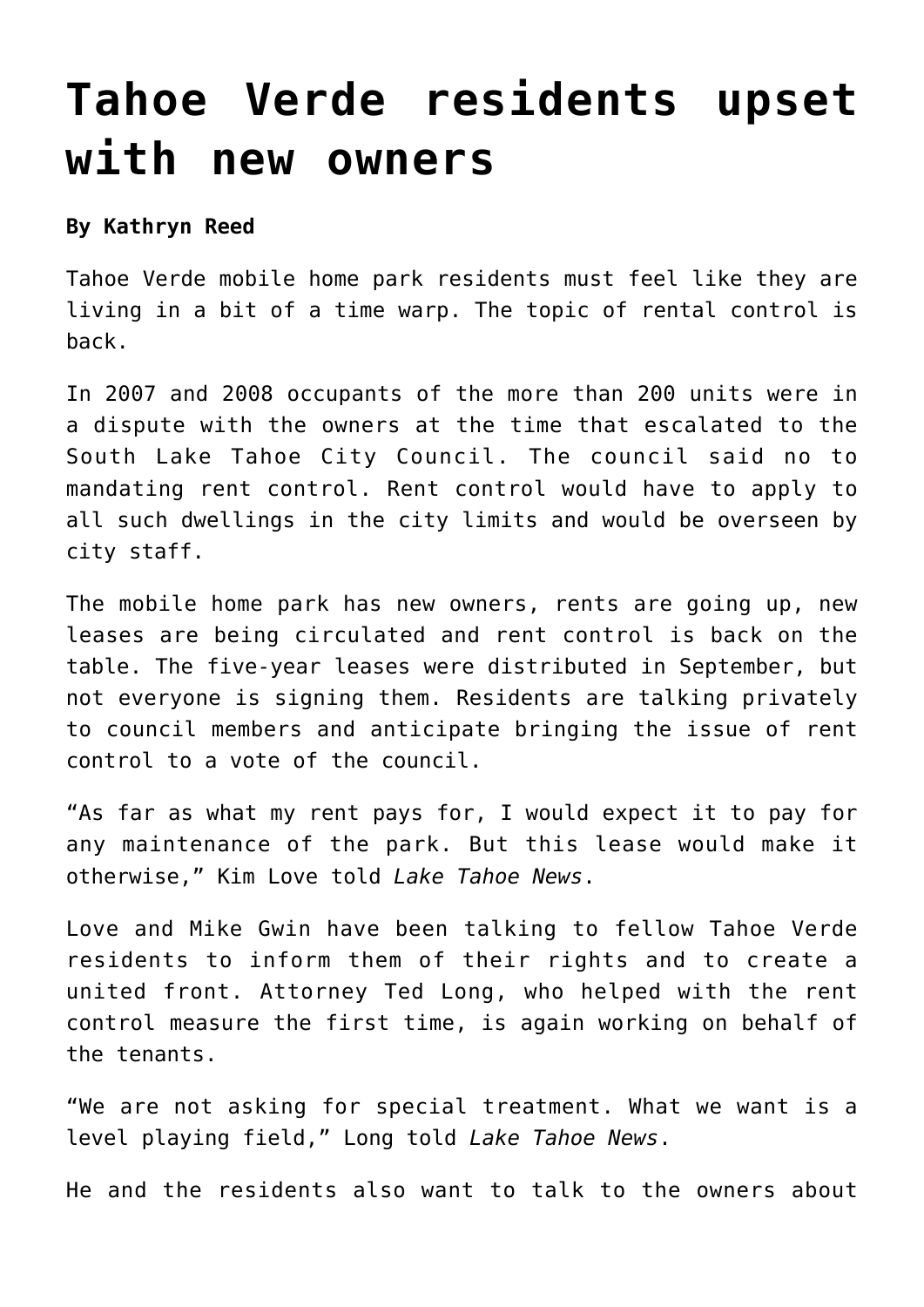their concerns, but that has yet to happen.

Owners of the mobile homes occupy most of the 268 spaces. But mobile is a bit of a misnomer. The structures are for the most part permanent and not able to be hitched to a vehicle and carted out of the park. The land is what these people are renting.

One of the issues is that they can't just leave like an apartment or house renter could because of owning the structure. And residents don't believe they could sell based on what many see as a one-sided lease agreement.

HCA Management Company out of Novato is managing the property.

"We try to be above board in our leases. They are sometimes maybe difficult for someone to read," Phil Taylor, regional manager with HCA, told *Lake Tahoe News*. "I believe the concern of residents boils down to this – we have made almost \$1 million worth of improvements since we purchased it last December. I think residents are apprehensive they are going to have to pay for that now and they are not. If they read the lease, we could not ask for them to pay for improvements unless they voted for it."

The lease actually says capital replacement and capital mandates can be done without consent of residents. Capital improvements of more than \$10,000 must be agreed to by at least 51 percent (each space gets one vote) of residents. Then any improvement costs above \$10,000 would be divvied up among the residents.

Rent increases are loosely tied to the consumer price index, though the management company can up the fee 3 percent each year no matter what the CPI is and won't hike it more 6 percent as long as the CPI is not above 10 percent.

And if all the spaces are not occupied, any fees beyond rent will be divvied up among the occupied spaces. This, residents